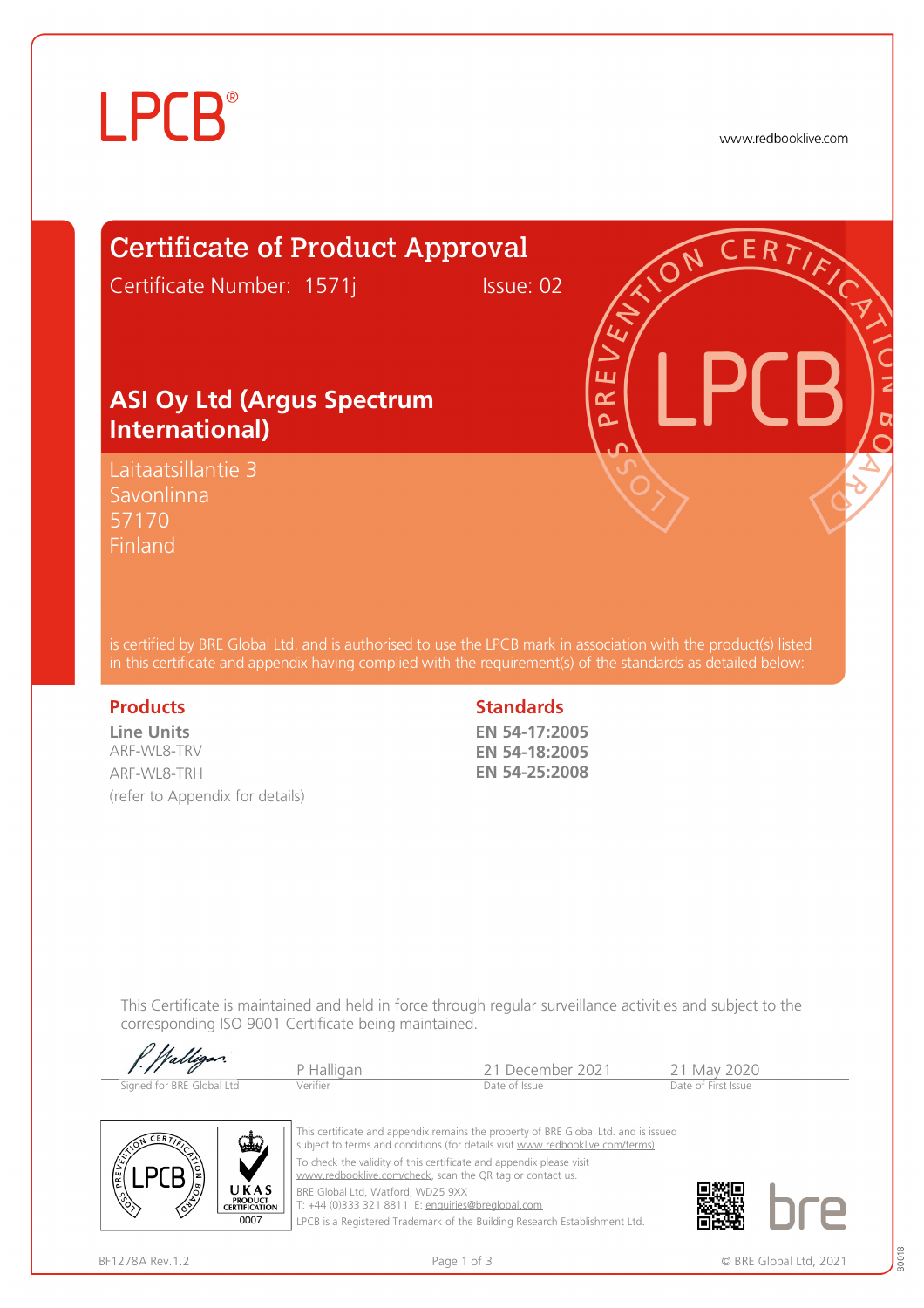# **LPCB**®

## Appendix to Certificate No: 1571j Issue: 02

#### **ASI Oy Ltd (Argus Spectrum International)**

| Certified<br>Product | <b>Description</b>                       |          |
|----------------------|------------------------------------------|----------|
|                      | ARF-WL8-TRV   Wireless Translator Module | 1571j/01 |
|                      | ARF-WL8-TRH   Wireless Translator Module | 1571j/02 |

This Certificate is maintained and held in force through regular surveillance activities and subject to the corresponding ISO 9001 Certificate being maintained.

| P. Walligan               | P Halligan | 21 December 2021                                                                    | 21 May 2020         |
|---------------------------|------------|-------------------------------------------------------------------------------------|---------------------|
| Signed for BRE Global Ltd | Verifier   | Date of Issue                                                                       | Date of First Issue |
| $\sqrt{N}$ CERTIN         |            | This certificate and appendix remains the property of BRE Global Ltd. and is issued |                     |



To check the validity of this certificate and appendix please visit

[www.redbooklive.com/check](http://www.redbooklive.com/check), scan the QR tag or contact us.

BRE Global Ltd, Watford, WD25 9XX

T: +44 (0)333 321 8811 E: [enquiries@breglobal.com](mailto:enquiries@breglobal.com)

LPCB is a Registered Trademark of the Building Research Establishment Ltd.



UKAS **PRODUCT<br>CERTIFICATION** 0007

80018